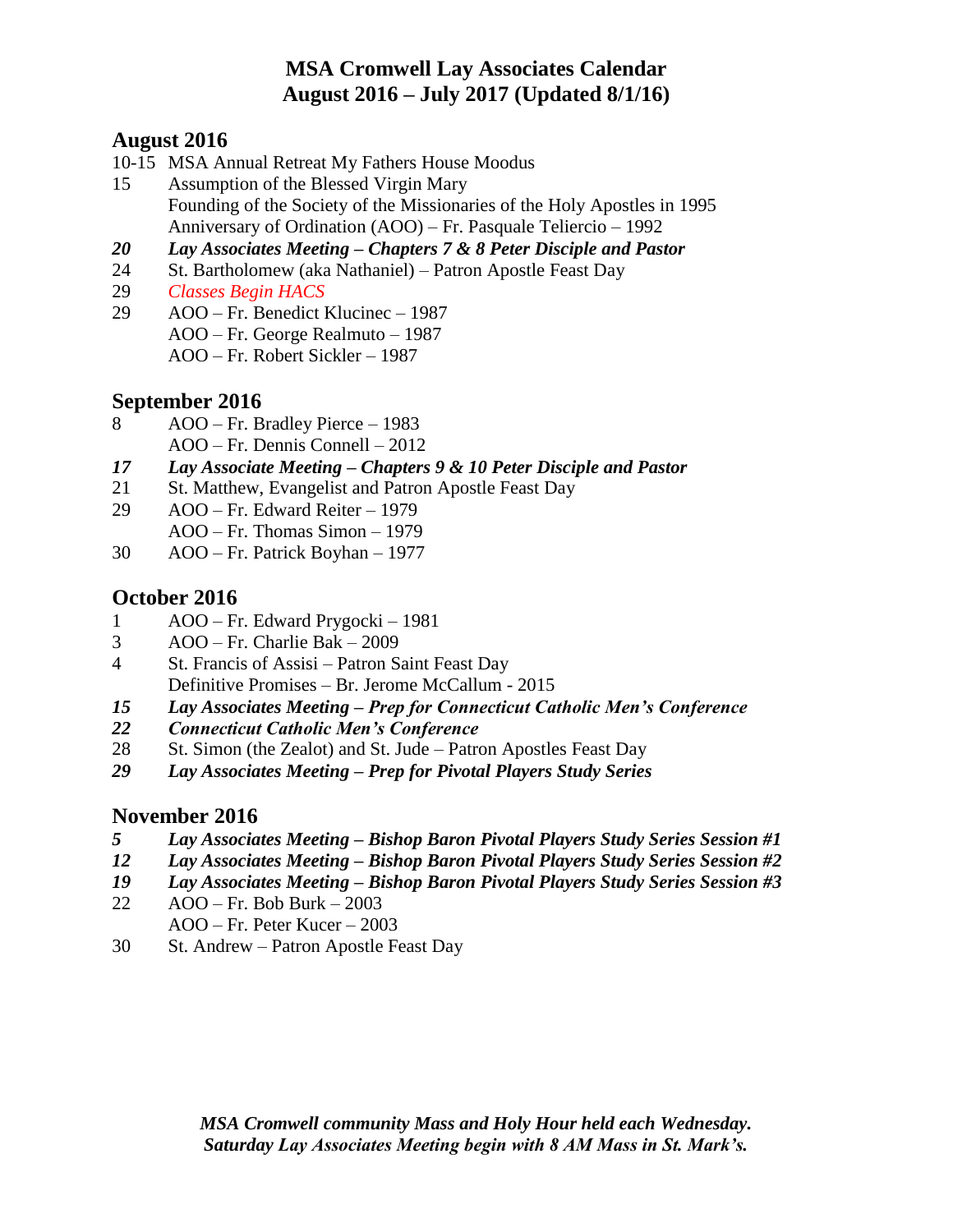## **MSA Cromwell Lay Associates Calendar August 2016 – July 2017 (Updated 8/1/16)**

#### **December 2016**

- *Fall Semester Concludes HACS*
- *Lay Associates Meeting – Bishop Baron Pivotal Players Study Series Session #4*
- *Lay Associates Meeting – Bishop Baron Pivotal Players Study Series Session #5*
- *Lay Associates Meeting – Bishop Baron Pivotal Players Study Series Session #6*
- AOO Fr. John Lyons 2005
- AOO Fr. William McCarthy 1959
- St. John Evangelist and Patron Apostle Feast Day

## **January 2017**

- Fr. Eusebe Menard Birthday
- *Lay Associates Meeting – Bishop Baron Pivotal Players Study Series Session #7 Spring Semester Begins HACS*
- *Lay Associates Meeting – Bishop Baron Pivotal Players Study Series Session #8*
- AOO Fr. Luis Luna 1987
- *Lay Associates Meeting – Bishop Baron Pivotal Players Study Series Session #9*
- MSA Aggregation with the Order of Friars Minors
- *National March for Life Washington DC*
- *Lay Associates Meeting – Bishop Baron Pivotal Players Study Series Session #10*

#### **February 2017**

- *Lay Associates Meeting – Bishop Baron Pivotal Players Study Series Session #11*
- AOO Fr. Addison Hallock 1974 AOO – Fr. Michael Nofi – 1974
- *Lay Associates Meeting – Bishop Baron Pivotal Players Study Series Session #12*
- *Lay Associates Meeting – Bishop Baron Pivotal Players Study Series Last Session #13*
- AOO Fr. Vincent Salamoni 1984

### **March 2017**

- AOO Fr. Edward Doherty 1969
- Mr. Hector Durand Death 1972
- AOO Fr. Francis Fajella 1982
- *17-19 Lay Associates Retreat Weekend – Begin Year of Formation for Menardian Disciples*
- AOO Fr. Robert Anello 2007
- Fr. Eusebe Menard Death 1987
- *Novitiate Begins*
- AOO Fr. Jim Anderson 1977 AOO – Fr. Jose Salazaar – 1977

*MSA Cromwell community Mass and Holy Hour held each Wednesday. Saturday Lay Associates Meeting begin with 8 AM Mass in St. Mark's.*